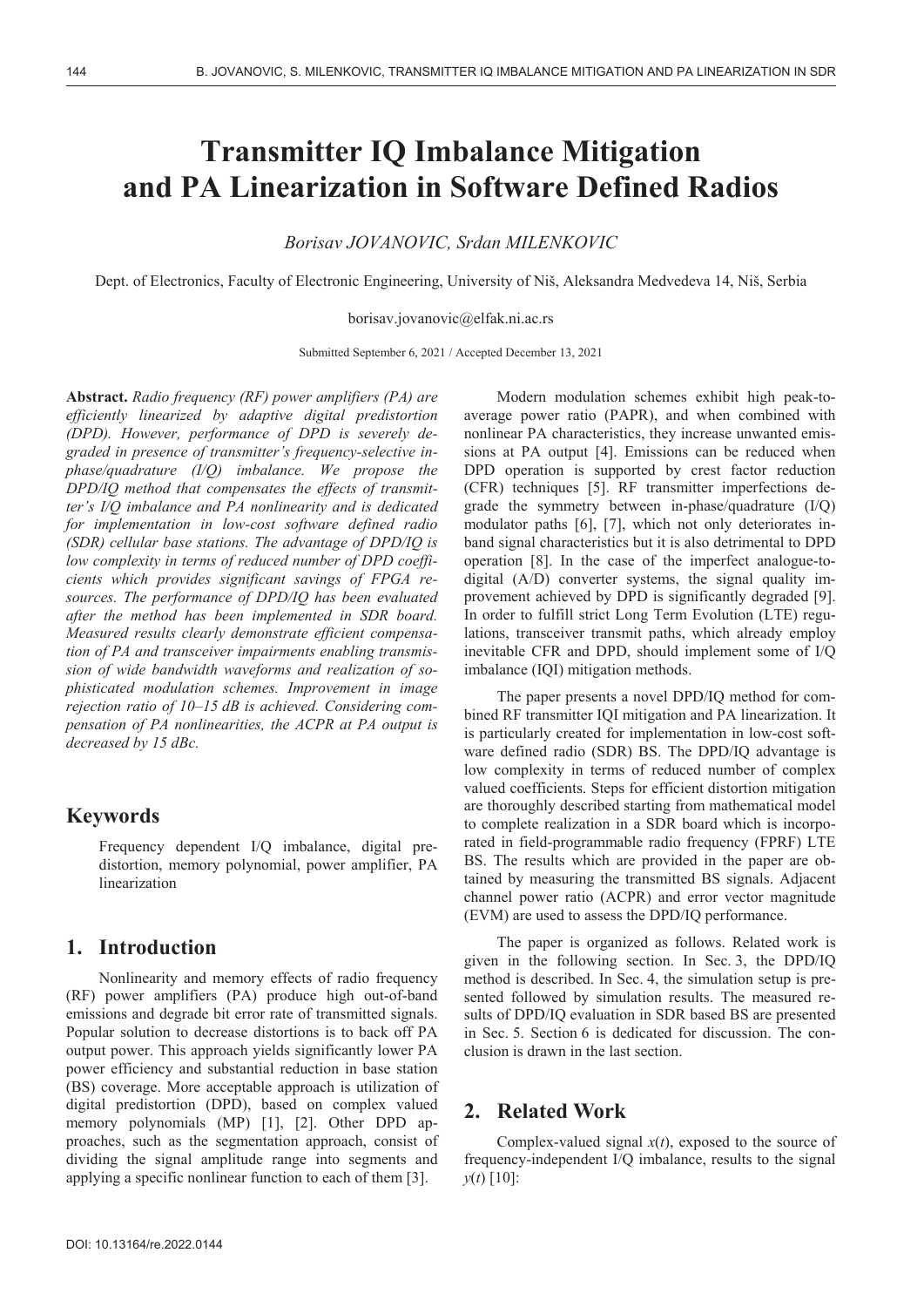$$
y(t) = v_1 x(t) + v_2 x^*(t),
$$
 (1)

$$
v_1 = \cos\frac{\varphi}{2} + j \varepsilon \sin\frac{\varphi}{2},
$$
  

$$
v_2 = \varepsilon \cos\frac{\varphi}{2} - j \sin\frac{\varphi}{2}.
$$
 (2)

The parameters  $\epsilon$  and  $\varphi$  from (2) represent the amplitude and phase imbalance terms. The impact of static IQI on signal quality can be measured by image rejection ratio (IRR), defined as the ratio of the desired signal power and power of the image signal:

$$
IRR = 20 \log_{10} \left| \frac{v_1}{v_2} \right| \tag{3}
$$

For wideband signals, IQI manifests frequencydependent behavior caused by analogue components in I and Q modulator paths [11]:

$$
Y(f) = H_1(f)X(f) + H_2(f)X^*(-f), \tag{4}
$$

where *X*(*f*) and *Y*(*f*) are the fast Fourier transforms (FFT) of  $x(t)$  and  $y(t)$  respectively. The complex-valued functions  $H_1(f)$  and  $H_2(f)$  depend on the gain and phase mismatches. In this case, IRR can be defined as [11]:

$$
IRR = 20 \log_{10} \left| \frac{H_1(f)}{H_2(f)} \right|.
$$
 (5)

Distortions related to IQI and PA nonlinearity can be minimized independently. The authors [12] propose a serial structure of two processing blocks, where the first block cancels PA nonlinearity and the second block is used for IQI mitigation. However, as reported in [13], this approach requires additional hardware in form of RF feedback loop to separately compensate different distortion sources. Simultaneous compensation is achieved in either time or frequency domain. Time domain techniques are presented in [13–15], while the frequency domain techniques are presented in [16], [17]. The Volterra-series DPD from [14] has shown an excellent performance in frequency-dependent IQI compensation, but it does not address PA nonlinearity. The joint digital pre-distortion presented in [18] compensates impairments of RF vector signal generators (VSG) including IQ imbalance, local oscillator (LO) leakage and power amplifier nonlinearities. The DPD employs a parallel structure consisting of non-conjugate and conjugate Parallel Hammerstein (PH) blocks. The method presented in [13] simultaneously suppresses PA and I/Q impairments of direct conversion radio transmitters. In [15] the frequency-dependent nonlinear I/Q impairments are modeled by nonlinear I/Q model, followed by a linear time invariant (LTI) system. The PA is represented by a LTI Wiener model, followed by a memoryless nonlinear model. The methods presented in [13], [15] have increased complexity compared to the methods in which distortion sources are separately compensated. The reason of increased complexity resides in uncompensated I/Q imbalance source, positioned in front of nonlinear PA, which requires extended DPD memory length [19].

The model presented in [20] employs of serial connection of a MP block, dedicated for PA nonlinearity mitigation and second block which removes the modulator's nonlinear IQI. The second block is formed as parallel connection of direct and conjugated value MPs. Ref. [21] proposes DPD Volterra model that compensates static IQI sources and PA impairments exciting a dynamic multipleinput multiple-output (MIMO) system.

It is worth mentioning that all methods found in literature are validated using laboratory test equipment. In test setups modulated waveforms are created by MATLAB software, then up-converted to RF by VSG. In our test setup VSG is not used. Instead, one of the novelties of this paper is that results are derived after the DPD/IQ has been implemented in SDR board which is a part of FPRF LTE BS.

#### **3. DPD/IQ Method**

The DPD/IQ adopts complex-valued MP models and indirect learning architecture (ILA) composed of predistorter and postdistorter blocks. We propose novel architecture in which predistorter and postdistorter blocks are divided into MP-based non-conjugate and linear conjugate sub-blocks, as presented in Fig. 1. The predistorter MP non-conjugate part (named with DPD in Fig. 1) takes at input signal  $xd(n)$  and it is dedicated to minimization of PA and transmitter nonlinearity effects. Linear conjugate part, denoted as I/Q corrector in Fig. 1, takes at input the complex-conjugated signal *xd\**(*t*) and is introduced to suppress the effects of transmitter's I/Q imbalance. Compared to methods presented in [13], [18] the novelty of DPD/IQ resides in linearity of complex conjugate I/Q corrector block which is realized by FIR filter.

The DPD/IQ postdistorter output signal  $v(n)$  is defined as:

$$
y(n) = \sum_{i_1=0}^{N_1} \sum_{j_1=0}^{M_1} g_{i_1j_1} \cdot x(n-i_1) \cdot e(n-i_1)^{j_1} + \sum_{i_2=0}^{N_2} h_{i_2} \cdot x^*(n-i_2). \tag{6}
$$

The parameter  $N_1$  in (6) represents the DPD memory length and  $M_1$  is the nonlinearity order. I/Q corrector block is modeled by FIR filter with length  $N_2$ . Equation (6) is an extended version of MP model [1], [2].



**Fig. 1.** ILA for I/Q image rejection and PA linearization.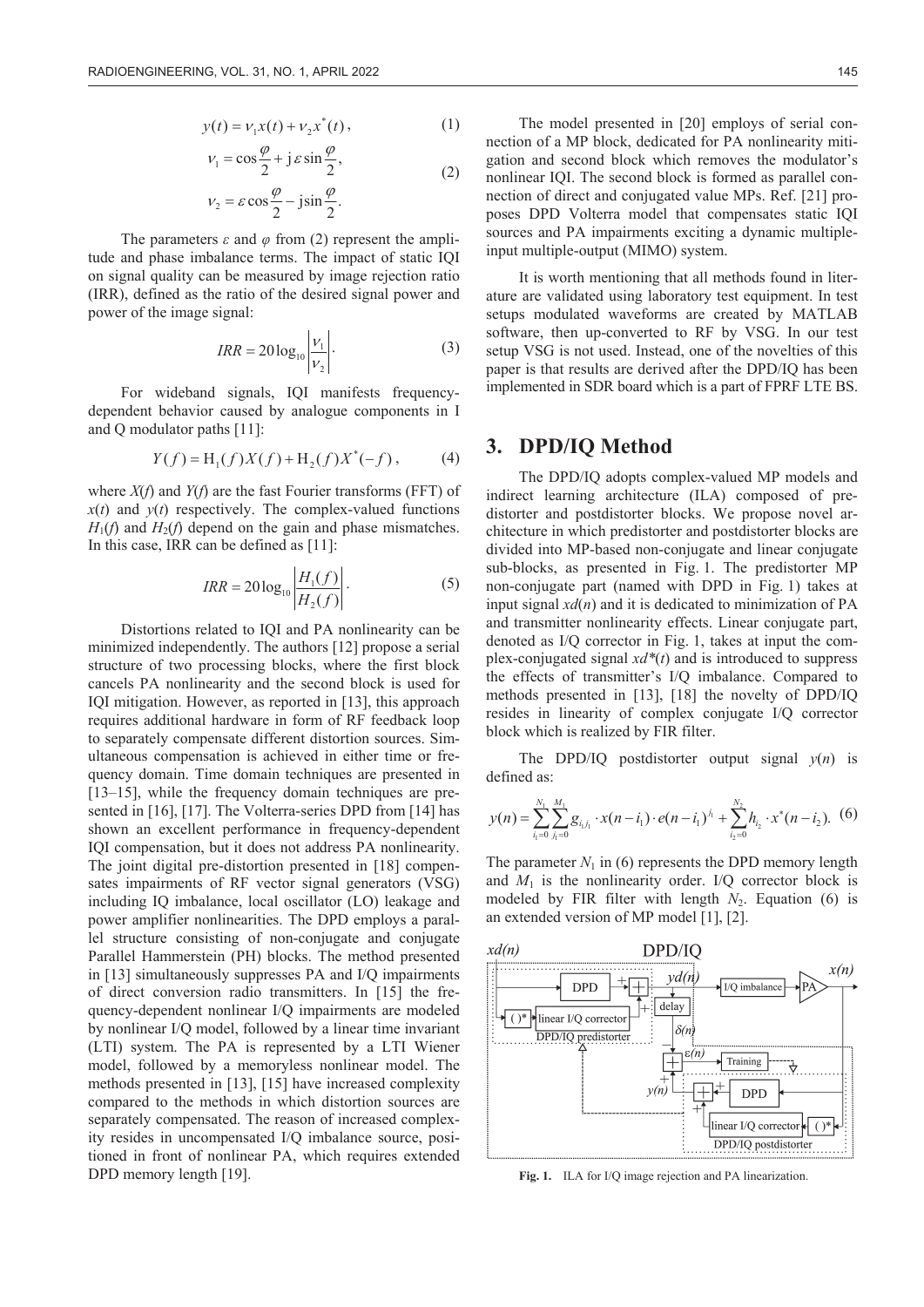The complex valued DPD/IQ coefficients from (6) are:

$$
g_{i_1j_1} = a_{i_1j_1} + jb_{i_1j_1}; \text{for } i_1 = 0, 1, ..., N_1; j_1 = 0, 1, ..., M_1; h_{i_2} = c_{i_2} + jd_{i_2}; \text{for } i_2 = 0, 1, ..., N_2.
$$
 (7)

The envelope signal  $e(n)$  is defined by (8). Real and imaginary parts of the signal  $x(n)$  are denoted with  $x<sub>1</sub>(n)$ and  $x_0(n)$ :

$$
e(n) = x_1(n)^2 + x_0(n)^2.
$$
 (8)

The coefficients are determined using recursive least squares (RLS) algorithm which error function  $\varepsilon(n)$  is defined by  $(9)$  [1]:

$$
\varepsilon(n) = \sqrt{\left(\delta_1(n) - y_1(n)\right)^2 + \left(\delta_0(n) - y_0(n)\right)^2} \tag{9}
$$

where  $\delta_{\rm I}(n)$  and  $\delta_{\rm O}(n)$  are real and imaginary parts of delayed signal  $\delta(n)$  used for compensation of digital loop delay. The signal  $y(n)$  consists of real  $y_1(n)$  and imaginary  $y<sub>O</sub>(n)$  components. The RLS cost function  $C(n)$  is defined as [2]:

$$
C(n) = \sum_{m=0}^{n} \lambda^{n-m} \varepsilon(m)^2
$$
 (10)

where  $\lambda$  is the RLS "forgetting factor". In order to minimize  $C(n)$ , the following system of linear equations is formed:

$$
\frac{\partial C(n)}{\partial a_{i,j_1}} = 0; \quad \frac{\partial C(n)}{\partial b_{i,j_1}} = 0; \frac{\partial C(n)}{\partial c_{i_2}} = 0; \quad \frac{\partial C(n)}{\partial d_{i_2}} = 0. \quad (11)
$$

In order to express (11) in a matrix form, the real and imaginary parts of DPD/IQ coefficients are stored in the vector  $s(n)$ :

$$
\mathbf{s}(n) = [s_i] = [s_k \quad s_{k+K} \quad s_{l+2K} \quad s_{l+2K+L}]_{2(K+L)}^{\mathrm{T}} =
$$
\n
$$
\begin{bmatrix} a_{i,j_1} & b_{i,j_1} & c_{i_2} & d_{i_2} \end{bmatrix}_{2(K+L)}^{\mathrm{T}} \quad (12)
$$
\n
$$
\text{for } k = i_1 + j_1 \cdot (N_1 + 1); l = i_2
$$

where  $K = (N_1 + 1)(M_1 + 1)$  and  $L = (N_2 + 1)$ . Delayed signals  $\delta_{\rm I}(n)$  and  $\delta_{\rm O}(n)$  are stored in the vector  $\delta(n)$ :

$$
\delta(n) = [\delta_i]_{2(K+L)} =
$$
\n
$$
[\delta_0 \quad \delta_1 \quad \delta_2 \quad \dots \quad \delta_{2(K+L)-1}]_{2(K+L)} =
$$
\n
$$
= [\delta_i(n) \quad \delta_0(n) \quad 0 \quad \dots \quad 0]_{2(K+L)}.
$$
\n(13)

The signals  $x_1(n)$  and  $x_0(n)$  and their previous values are stored in matrices **Ie** and **Qe** given by (14).

$$
\mathbf{I}\mathbf{e} = \left[ i e_{ij} \right]_{(N+1)\times(M_1+1)} =
$$
\n
$$
\left[ x_1(n-i) \cdot e(n-i)^j \right]_{(N+1)\times(M_1+1)},
$$
\n
$$
\mathbf{Q}\mathbf{e} = \left[ q e_{ij} \right]_{(N+1)\times(M_1+1)} =
$$
\n
$$
\left[ x_0(n-i) \cdot e(n-i)^j \right]_{(N+1)\times(M_1+1)}
$$
\n
$$
i = 0, 1, ..., N; \quad j = 0, 1, ..., M_1
$$
\n(14)

where the parameter  $N$  in (14) represents the maximum of  $N_1$  and  $N_2$ .

The matrix  $X(n)$  is created from the elements of matrices **Ie** and **Qe**:

$$
\mathbf{X}(n) = \begin{bmatrix} x_{k,0} & x_{k,1} & 0 & \dots & 0 \\ x_{k+K,0} & x_{k+K,1} & 0 & \dots & 0 \\ x_{l+2K,0} & x_{l+2K,1} & 0 & \dots & 0 \\ x_{l+2K+L,0} & x_{l+2K+L,1} & 0 & \dots & 0 \end{bmatrix}_{[2(K+L)]^2}
$$
(15)  

$$
= \begin{bmatrix} ie_{i_1j_1} & qe_{i_1j_1} & 0 & \dots & 0 \\ -qe_{i_1j_1} & ie_{i_1j_1} & 0 & \dots & 0 \\ ie_{i_20} & -qe_{i_20} & 0 & \dots & 0 \\ qe_{i_20} & ie_{i_20} & 0 & \dots & 0 \end{bmatrix}_{[2(K+L)]^2}
$$

Following RLS algorithm, after every training step, the elements of matrix  $\mathbf{R}(n)$  and vector  $\mathbf{r}(n)$  are calculated according to (16) and (17). The  $R(n)$  and  $r(n)$  have dimensions  $2(K+L) \times 2(K+L)$  and  $2(K+L) \times 1$ , respectively. The system of equations in the matrix form is expressed by (18). The model coefficients, which are stored in **s**(*n*), are found by solving (18):

$$
\mathbf{R}(n) = \lambda \mathbf{R}(n-1) + \mathbf{X}(n) \times \mathbf{X}(n)^{\mathrm{T}}, \quad (16)
$$

$$
\mathbf{r}(n) = \lambda \cdot \mathbf{r}(n-1) + \mathbf{X}(n) \times \delta(n)^{\mathrm{T}}, \quad (17)
$$

$$
\mathbf{R}(n) \times \mathbf{s}(n) = \mathbf{r}(n) \,. \tag{18}
$$

#### **4. The Simulation of DPD/IQ**

The DPD/IQ has been simulated using mixed mode simulation library in which analogue and digital blocks are modeled in PSpice and SystemC, respectively. The diagram of simulation setup is given in Fig. 2. The DPD/IQ is modeled in SystemC and the model consists of predistorter and postdistorter parts. Beside DPD/IQ block, several modules are modeled in SystemC: the digital modulator, the CFR block, I/Q imbalance block, Inverse Sync filter, ADC and DAC. The transmitter operates in baseband (BB). In different test cases the ten-tone and 5MHz LTE low intermediate frequency (low-IF) waveforms are generated by digital modulator at rate of 61.44 MS/s.

The CFR is applied to reduce the PAPR of the signal at modulator output. The CFR module is based on Peak Windowing (PW) algorithm, which is described in details



**Fig. 2.** Transmitter architecture block diagram, used for simulation of DPD/IQ.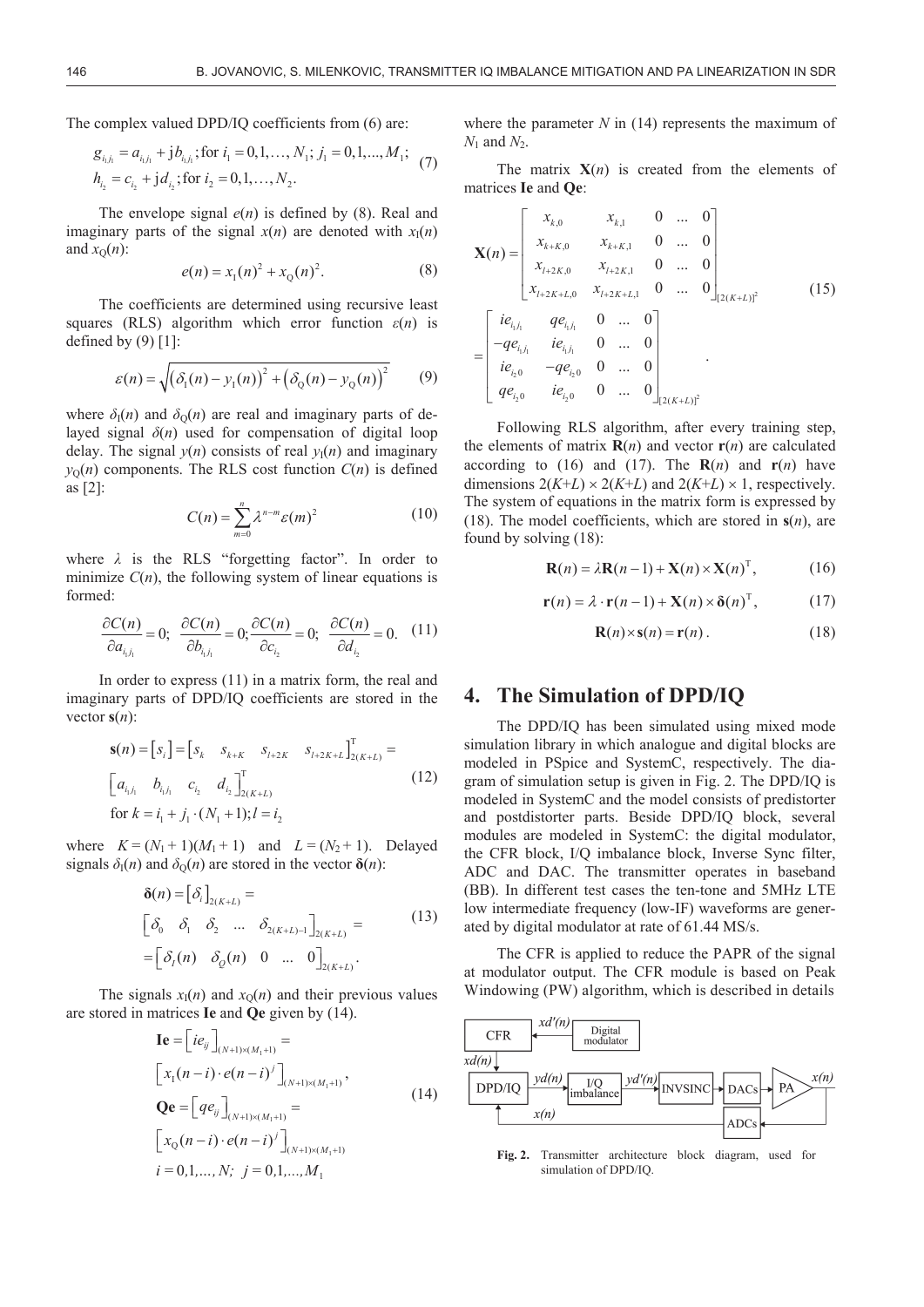in [23]. As the result of CFR employment, the PAPR of input waveforms is reduced to 8 dB. The model of DPD/IQ block is designed based on the equations described in Sec. 3. The DPD/IQ postdistorter implements (6). The nonconjugate MP part is simulated with memory length of  $N_1 = 4$  and nonlinearity order  $M_1 = 2$ . The I/Q corrector length is  $N_2 = 4$ . In every training step postdistorter block calculates new elements of matrices  $\mathbf{R}(n)$  and  $\mathbf{r}(n)$  according to (16) and (17), respectively. The system of linear equations, expressed by (18), is solved by LU decomposition method. The result is the vector **s**(*n*) which contains new DPD/IQ coefficients. After signal is processed by CFR and pre-distorter, the IQI is inserted into signals. For this purpose, two IQI sources have been created which are described in the following subsections. The digital to analogue conversion (DAC) roll-off is compensated by Inverse SINC filter. For PA, we used different models – the memory polynomial model and the Hammerstein model. The Hammerstein model is derived as memory-less nonlinearity modeled in SystemC, followed by analogue  $7<sup>th</sup>$  order ladder LC Pi filter. The filter is designed with 30 MHz cutoff frequency, in-band amplitude ripple less than 0.1 dB and the stop band attenuation greater than 90 dB. The LC filter is the only analogue circuit in simulation setup; the other circuits are described as digital blocks. In simulations the arithmetical precision of 18 bits is adopted and the number of points for FFT is set to  $2^{16}$ . The results presented in the following subsections correspond to the Hammerstein PA model. The simulations proved efficiency of DPD/IQ in image rejection as it is documented in the following test cases.

## **4.1 Case 1: I/Q Imbalance Model Realized of IIR Filters and Ten-tone Input Waveform**

In the test case 1 positive-band ten-tone signal is applied in which the frequencies of tones range from 1 to 10 MHz. The IQI source is modeled by third-order lowpass infinite impulse response (IIR) filters processing separately I and Q components. The filters have Butterworth transfer characteristic. The filter processing I component has 10 MHz cut-off frequency; the cut-off frequency of the filter applied for Q component processing is 9.7 MHz. Gain imbalance of 3% and a phase imbalance of around 3° are introduced at 10.0 MHz.

Figure 3 depicts the power spectral densities of DPD/IQ input  $xd(n)$  and the IQI source output  $vd'(n)$  when DPD/IQ is bypassed.

Spectral components of PA output signal are depicted in Fig. 4 in cases when DPD/IQ block is bypassed and when DPD/IQ is applied. Results which are presented in Figs. 3 and 4 correspond to the 14-bit ADC/DAC resolution.

In further simulations the impact of ADC/DAC resolution on DPD/IQ performance is analyzed. The resolution, denoted with parameter *R*, is changed from  $R = 10$  to  $R = 18$ , with a step of  $\Delta R = 2$ . The amplitudes of tones at negative frequencies are determined and IRR values calculated. The IRR results, derived with or without DPD/IQ, are presented in Fig. 5. When DPD/IQ is not used, IQI distortions reflect to IRR value of approximately 30 dB. When DPD/IQ is utilized, the IRR is improved to 60 dB. Frequency images are efficiently suppressed if *R* is greater than or equal to 12.



**Fig. 3.** Spectra of *xd*(*n*) and *yd'*(*n*) when DPD/IQ is bypassed.



**Fig. 4.** Spectra of PA output signals when DPD/IQ is bypassed and when DPD/IQ is utilized.



Fig. 5. IRR obtained at negative frequencies for different ADC/DAC resolution values *R.*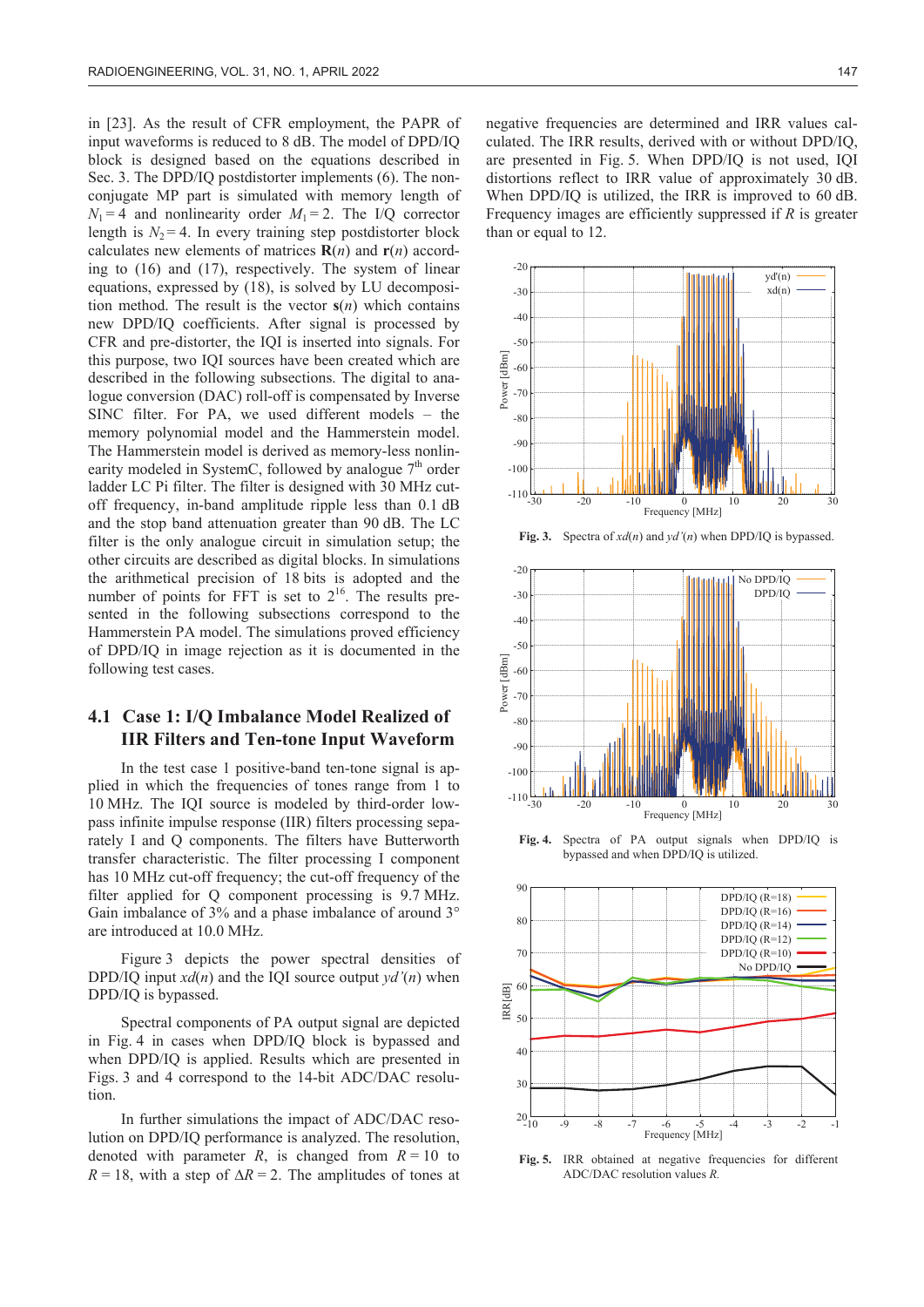#### **4.2 Case 2: I/Q Imbalance Model Based on Measured Transceiver Characteristics**

In the test case 2, the ten-tone waveform is used. The IQI source model has been created based on data obtained from calibration process of a SDR transceiver chip.

The chip is first tuned to operate at central frequency of 3.5 GHz [22]. Then, I/Q gain and phase correction values are determined at BB frequencies in the range from –30 MHz to 30 MHz, with a step of 5 MHz. After that, gain and phase imbalance values are calculated and used as input parameters of IQI model, developed on the bases of (4). The gain and phase imbalance terms manifest frequency dependent behavior (Fig. 6). Spectral densities of signals  $xd(n)$  and  $yd'(n)$  are depicted in Fig. 7 in the case when DPD/IQ is bypassed.

Figure 8 presents power spectral densities of the PA output signal without DPD/IQ and with DPD/IQ.

The simulation is repeated for different ADC/DAC resolution values. The IRR, as a function of BB frequency and value  $R$ , is given in Fig. 9. When DPD/IQ is not applied, the IRR is deteriorated as a result of incomplete suppression of the image frequency and it is approximately



**Fig. 6.** Gain and phase imbalance of a transceiver chip as a function of BB frequency.



**Fig. 7.** The spectra of *xd*(*n*) and *yd'*(*n*) in case when DPD/IQ is bypassed.



**Fig. 8.** The PA output spectra in cases with and without DPD/IQ.



Fig. 9. IRR at negative frequencies for different ADC/DAC resolutions. The used waveform is ten-tone.

equal to 35 dB. The utilization of DPD/IQ improves the IRR by approximately 15 dB. The resulting IRR reaches 50 dB.

# **4.3 Case 3: I/Q Imbalance Model Based on Measured Transceiver Characteristics and 5MHz Low-IF Input Waveform**

In test case 3 the 5 MHz LTE low-IF waveform is applied. The same IQI model is used as it is used in the test case 2. Power spectral densities of  $xd(n)$  and  $yd'(n)$  are depicted in Fig. 10 in the case when DPD/IQ is not applied.

Figure 11 depicts  $x(n)$  spectra with and without DPD/IQ usage. In the case of uncompensated PA, the ACPR values for lower and upper adjacent channels are –30.67 dBc and –39.22 dBc, respectively. When ADC/DAC resolution is  $R = 12$ , DPD/IQ achieves –53.5 dBc and –58.27 dBc.

Further simulations are conducted to assess the impact of ADC/DAC resolution on DPD/IQ performance. The ACPR values, obtained for PA output signal and different *R* values are given in Tab. 1. The adjacent and alternate channels are obtained at offsets of 5 MHz and 10 MHz from the central baseband frequency of 2.5 MHz. Results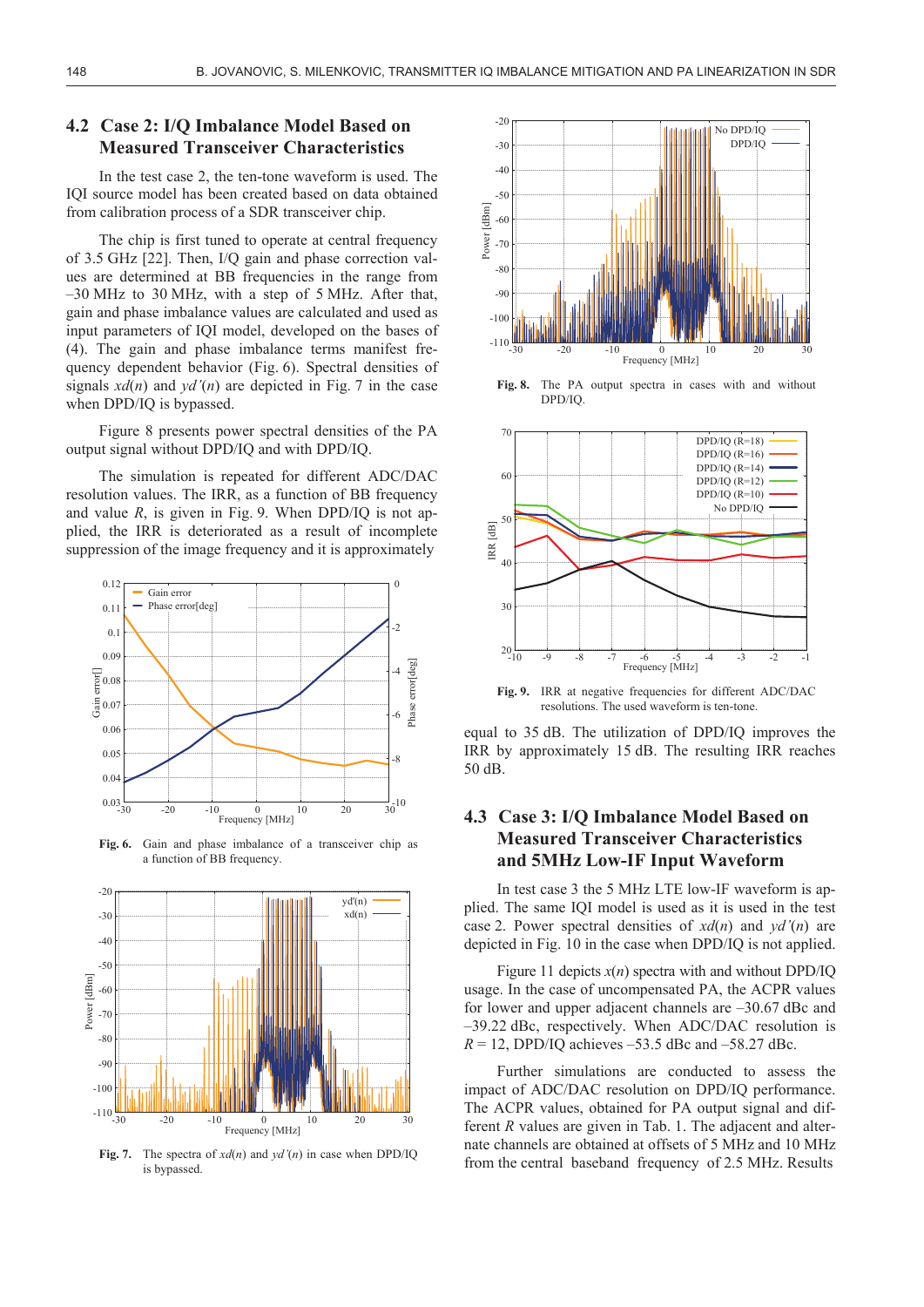

**Fig. 10.** *xd*(*n*) and *yd'*(*n*) spectra in the case when DPD/IQ is not applied.



**Fig. 11.** The spectra of PA output when DPD/IQ block is bypassed and in the case when DPD/IQ is applied.

|              | <b>ADC/DAC</b>  | $ACPR$ [dBc]       |                   |                          |                           |  |
|--------------|-----------------|--------------------|-------------------|--------------------------|---------------------------|--|
|              | resolution<br>R | Lower<br>alternate | Lower<br>adjacent | <b>Upper</b><br>adjacent | <b>Upper</b><br>alternate |  |
| DPD off      | 14              | $-62.18$           | $-30.67$          | $-39.22$                 | $-65.87$                  |  |
| DPD/IO<br>on | 10              | $-47.37$           | $-48.37$          | $-51.03$                 | $-51.91$                  |  |
|              | 12              | $-59.07$           | $-53.53$          | $-58.27$                 | $-63.39$                  |  |
|              | 14              | $-66.47$           | $-54.74$          | $-59.3$                  | $-69.2$                   |  |
|              | 16              | $-67.74$           | $-54.94$          | $-59.45$                 | $-70.55$                  |  |
|              | 18              | $-67.8$            | $-54.97$          | $-59.49$                 | $-70.77$                  |  |

**Tab. 1.** The ACPR values in case of 5 MHz low-IF LTE waveform for different DAC/ADC resolutions.

confirm that the distortions are efficiently reduced if ADC/DAC resolution is greater than or equal to 12 bits.

#### **5. The Implementation in SDR Board**

The measurement setup consists of BS, Spectrum Analyzer and Windows based PC which is running Vector Signal Analyzer (VSA) software for modulation analyses. The BS consists of a Linux based PC, equipped by SDR board [22] and PAs. The SDR board is inserted in peripheral component interconnect express (PCIe) slot of the PC. The BB digital modem is implemented by Linux PC soft-



**Fig. 12.** The block diagram of one transmit path used for the realization of DPD/IQ.

ware. It generates waveforms at rate of 30.72 MS/s and sends them to the SDR board through PCIe.

The DPD/IQ is implemented in SDR board which incorporates two transceiver ICs and an Altera Cyclone V FPGA chip [22]. The 12-bit DACs and ADCs are incorporated in transceiver ICs. Frequency conversion from BB to RF is performed by transmitter chains. Down conversion from RF to BB is implemented by receive chains. BS performs  $2\times2$  MIMO operations. Only components which belong to one transmit path are shown in Fig. 12. The transmit path consists of CFR, FIR, interpolation block and DPD/IQ predistorter blocks. The CFR is based on Peak Windowing technique and it is described in details in [23]. Additional FIR filter is used to eliminate spectrum regrowth produced by BB modem and CFR [23].

The CFR and FIR have provision for Serial Peripheral Interface (SPI) in order to change their configuration. The PCIe/SPI controller provides the connection between PCIe and SPI ports of these digital circuits (Fig. 12). The DPD/IQ predistorter has parameters  $N_1 = N_2 = N = 4$ ,  $M_1 = 2$ . An oversampling of factor one is used before predistorter block, yielding a data rate of 61.44 MS/s. The data rate is constrained by maximum data throughput at the interface between FPGA and transceiver IC which is equal to 61.44 MS/s.

Predistorter operations can be divided into two parts. In the first part, delayed versions of the signals  $xd_1(n)$  and  $xd<sub>0</sub>(n)$ , which represent the I and Q components of predistorter input signal, are multiplied with envelope *ed*(*n*). The envelope is determined as a sum of squares of  $xd_1(n)$  and  $xd_0(n)$ . Obtained values are stored in the matrices **ID** and **QD** which have dimension  $(N + 1) \times (M_1 + 1)$ (19):

$$
\mathbf{ID} = \begin{bmatrix} id_{ij} \end{bmatrix} = \begin{bmatrix} xd_1(n-i) \cdot ed(n-i)^j \end{bmatrix},
$$
  
\n
$$
\mathbf{QD} = \begin{bmatrix} qd_{ij} \end{bmatrix} = \begin{bmatrix} xd_0(n-i) \cdot ed(n-i)^j \end{bmatrix}.
$$
 (19)

The part of predistorter circuit, which takes at its inputs  $xd_1(n)$  and  $xd_0(n)$  and calculates the elements of matrices **ID** and **QD**, is given in Fig. 13. The number of 18×18bit multipliers, utilized by this structure, is  $2(M_1 + 1)$ .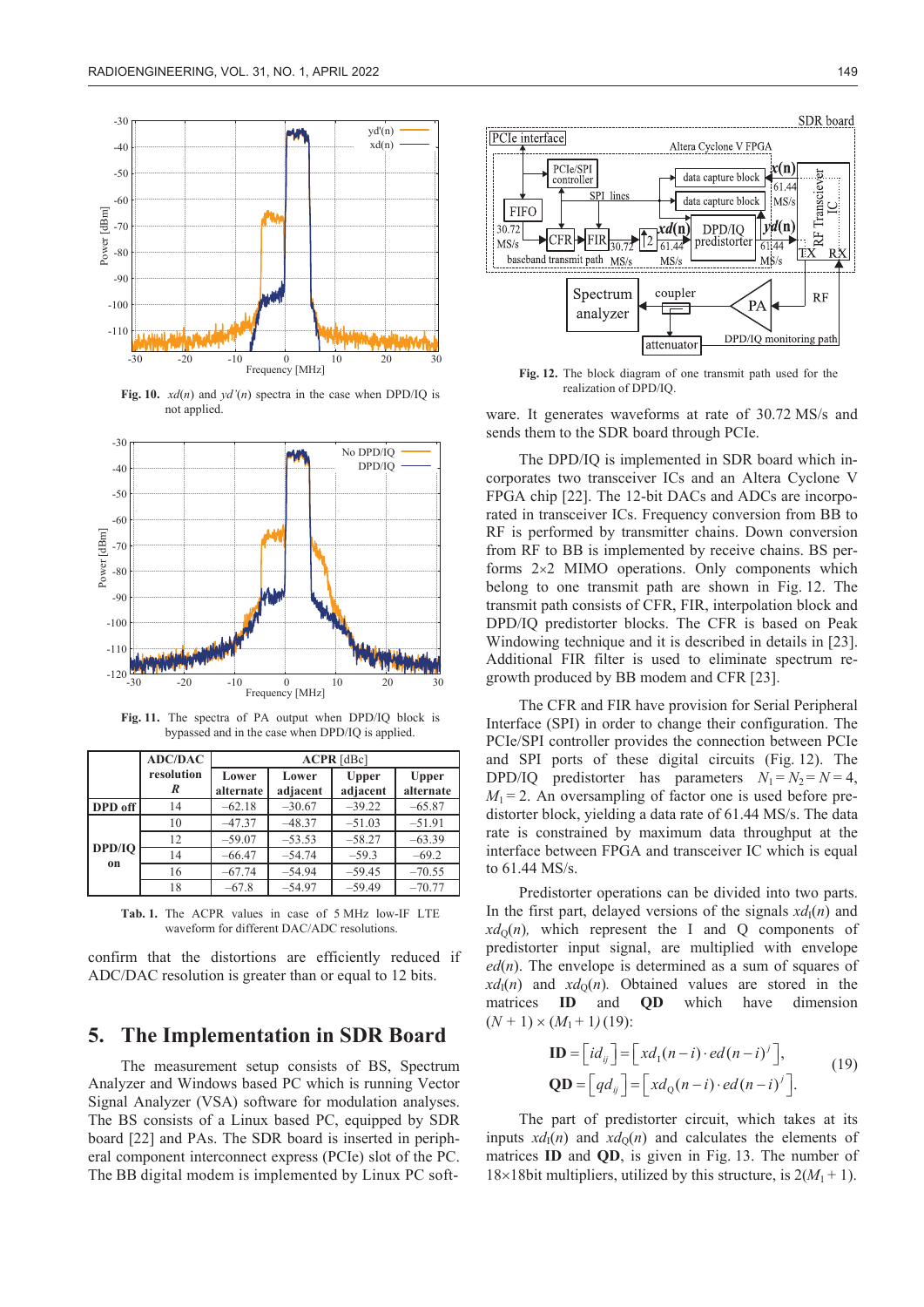

**Fig. 13.** The part of DPD/IQ architecture which calculates elements of matrices **ID** and **QD.**

The circuit operates at clock frequency which is equal to data processing rate of 61.44 MS/s. The rest of predistorter circuit calculates the predistorter output signals  $yd_1$  and  $yd_0$ according to  $(20-21)$ . The complex valued coefficients  $(7)$ are shared between the predistorter and postdistorter. The real and imaginary parts of complex-valued coefficients, denoted with  $a_{ij}$ ,  $b_{ij}$ ,  $c_i$  and  $d_i$  in (7), are used in (20–21):

$$
yd_{1} = \sum_{i=0}^{N} \left( c_{i} \cdot id_{i0} + d_{i} \cdot q d_{i0} + \sum_{j=0}^{M_{1}} \left( a_{ij} \cdot id_{ij} - b_{ij} \cdot q d_{ij} \right) \right), (20)
$$

$$
yd_{Q} = \sum_{i=0}^{N} \left( d_{i} \cdot id_{i0} - c_{i} \cdot q d_{i0} + \sum_{j=0}^{M_{1}} \left( a_{ij} \cdot q d_{ij} + b_{ij} \cdot id_{ij} \right) \right). (21)
$$

 $\overline{a}$ 

The number of multiplication operations in (20–21) is  $4(N_1 + 1) \times (M_1 + 2)$ . The operations in (20–21) use 18-bit arithmetic precision and they are optimized by multiplexing input data. The circuit operates at clock frequency of 122.88 MHz which is two times greater than the data processing rate. The number of multipliers is reduced two times compared to the number of multiplication operations and it is equal to  $2(N_1 + 1) \times (M_1 + 2)$ . The total number of multipliers used for implementation of DPD/IQ predistorter is equal to  $2(N_1 + 1) \times (M_1 + 2) + 2(M_1 + 1)$ .

The predistorted signal is converted into an analogue signal by transceiver IC DAC and it is up-converted to RF. Frequency down conversion from RF to BB is implemented by IC receive chain, which is allocated as DPD/IQ monitoring path in Fig. 12. Table 2 gives the information about FPGA resources occupied by digital blocks which belong to one transmit path.

The software application is developed in C/C++ which runs on CPU core and completes several functions. First, it is used for transceiver IC calibration and control.

| <b>Resources</b>         | <b>Adaptive</b><br>logic<br>module | <b>Adaptive</b><br>look-up<br>tables | <b>Dedicated</b><br>logic<br>registers | <b>DSP</b><br>block | <b>Block</b><br>memory<br>bits |
|--------------------------|------------------------------------|--------------------------------------|----------------------------------------|---------------------|--------------------------------|
| <b>CFR</b>               | 2322                               | 2445                                 | 3947                                   | 14                  | 3401                           |
| Post-CFR<br><b>FIR</b>   | 1519                               | 1546                                 | 2768                                   | 10                  | 1920                           |
| Interpola-<br>tion block | 1083                               | 1745                                 | 1887                                   | 0                   | 240                            |
| DPD/IO<br>predistorter   | 3817                               | 3180                                 | 7560                                   | 46                  |                                |

**Tab. 2.** The utilized Altera Cyclone V FPGA resources.

Then, it implements graphical display presenting important DPD/IQ signals. Finally, the postdistorter operations are executed by the same application. Beside the predistorter, additional circuits are created in FPGA to support the training process. The circuits include data capture RAM blocks which store I/Q samples of two signals: the *yd*(*n*), which is obtained at the output of predistorter block, and the  $x(n)$  which is obtained at the output of monitoring path (depicted in Fig. 12). Data streams of signals *x*(*n*) and *yd*(*n*) consist of 16384 consecutive I/Q samples. Data is periodically read from capture blocks and sent from FPGA to PC. Based on information received from SDR board, software application calculates new coefficients. Specifically, the application executes the operations given by (16) and (17). In every training step, new elements of matrices **R**(*n*) and **r**(*n*) are calculated and the system of linear equations, given by (18), is solved. The result is the vector  $s(n)$ which contains new DPD/IQ coefficients. At the end of each training cycle, the coefficients are sent to FPGA over PCIe/SPI and programmed into the registers dedicated to predistorter coefficients. The PA and I/Q imbalance impairments change slowly with temperature drift and component aging. Additionally, the number of mathematical operations is reduced because of reduced coefficients set. The postdistorter operations are realized as low-priority background tasks, which are repeated after time interval of several seconds.

In the measurements the transceiver IC central frequency is tuned to LTE Band 13 frequency of 751 MHz. Moderate output power broadband PA is used [24]. The PA supply voltage is intentionally decreased from nominal 5 V to 3.6 V, reducing the PA 1 dB compression point to 6 dBm. In the measurements, static I/Q calibration procedure of the transceiver IC is intentionally bypassed in order to assess the DPD/IQ performance in the presence of static I/Q imbalance. The PA output is over coupler and attenuator circuits fed to the transceiver receive input for the realization of DPD/IQ monitoring path.

#### **5.1 Test Case 1: The 10 MHz and 20 MHz LTE Test Model 3.1**

In the test case 1 the 10 MHz and 20 MHz E-TM 3.1 LTE are applied. The PAPR of original waveforms are 10.6 dB and 10.4 dB, respectively.

When CFR is employed, the PAPR is reduced down to 8 dB, creating EVM of 2%. After the linearization process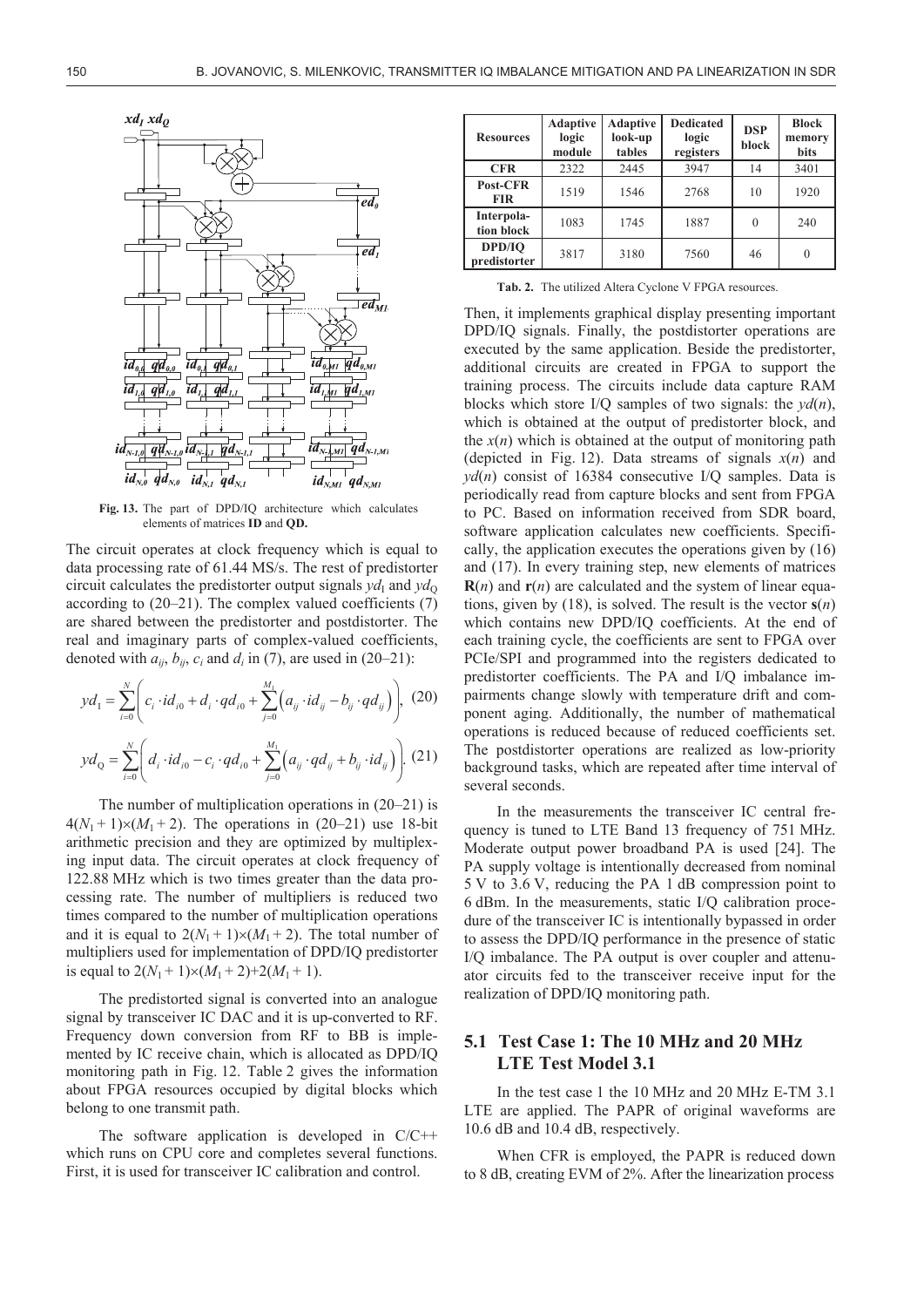

**Fig. 14.** The spectra of PA output signals when 10 MHz LTE Test Model 3.1 is applied. Signals are obtained in cases with and without using the DPD/IQ.



**Fig. 15.** The spectra of PA output signals when 20 MHz LTE Test Model 3.1 is applied. Signals are obtained in cases with and without using the DPD/IQ.

|                     |               | 10 MHz LTE | 20 MHz LTE    |         |  |
|---------------------|---------------|------------|---------------|---------|--|
|                     | <b>No DPD</b> | DPD/IO     | <b>No DPD</b> | DPD/IO  |  |
| Channel power [dBm] | 6.79          | 6.72       | 6.73          | 6.74    |  |
| $ACPR$ [dBc]        | $-40.4$       | $-51.8$    | $-39.7$       | $-48.6$ |  |
| $EVM$ [%]           | 3.2           | 2.2        | 3.6           | 2.2     |  |
| <b>PAPR</b> $[dB]$  | 10.32         | 8.3        | 10.6          | 83      |  |

**Tab. 3.** The measured ACPR, EVM and PAPR for 10 MHz and 20 MHz LTE signals.

is done, the PA output power is preserved at the same level of P out  $= 6.7$  dBm as before any DPD/IQ processing is performed. The comparison of spectra of PA output signal, in cases with and without DPD/IQ, is given in Figs. 14 and 15 for 10 MHz and 20 MHz E-TM 3.1 LTE waveforms, respectively. The results in terms of ACPR, EVM and PAPR are given in Tab. 3.

## **5.2 Test Case 2: Asymmetrical Ten-tone Signal**

In order to evaluate the performance of DPD/IQ in IQI mitigation, asymmetrical positive-band ten-tone input



**Fig. 16.** The spectra of signals obtained at PA output when tentone is applied.

| $\text{[MHz]}$ |           | $-10$ | -9   | $-8$ |      | $-6$ |
|----------------|-----------|-------|------|------|------|------|
|                | DPD off   | 37.2  | 37.1 | 38.3 | 38.5 | 37.6 |
| IRR[dB]        | DPD/IO on | 48.9  | 50.4 | 52   | 52.8 | 51.6 |
|                |           |       |      |      |      |      |
| [MHz]          |           | $-5$  |      | $-3$ | $-2$ | $-1$ |
| IRR[dB]        | DPD off   | 41.3  | 42   | 37.5 | 41.4 | 37   |
|                | DPD/IO on | 52.6  | 53.5 | 49.8 | 48.5 | 47.8 |

**Tab. 4.** IRR at negative frequencies for ten-tone waveform.

waveform is used. The output power of ten tone test signal is equal to 3.5 dBm. The input waveform is modified by CFR block. The PAPR of the waveform is decreased by 2 dB. Figure 16 illustrates the results of DPD/IQ operation by showing power spectral densities of PA output with and without using DPD/IQ. The IRR values, measured at negative BB frequencies, are given in Tab. 4. After DPD/IQ is employed, the IRR is increased to 50 dB.

# **5.3 Test Case 3: The 5 MHz LTE Low-IF Signal**

In test case 3 the 5 MHz LTE low-IF is used. The power spectral densities of PA output signals are given in Fig. 17. Three cases are considered: when DPD is bypassed,



**Fig. 17.** Spectra of signals obtained at PA output when 5 MHz low-IF LTE waveforms is applied.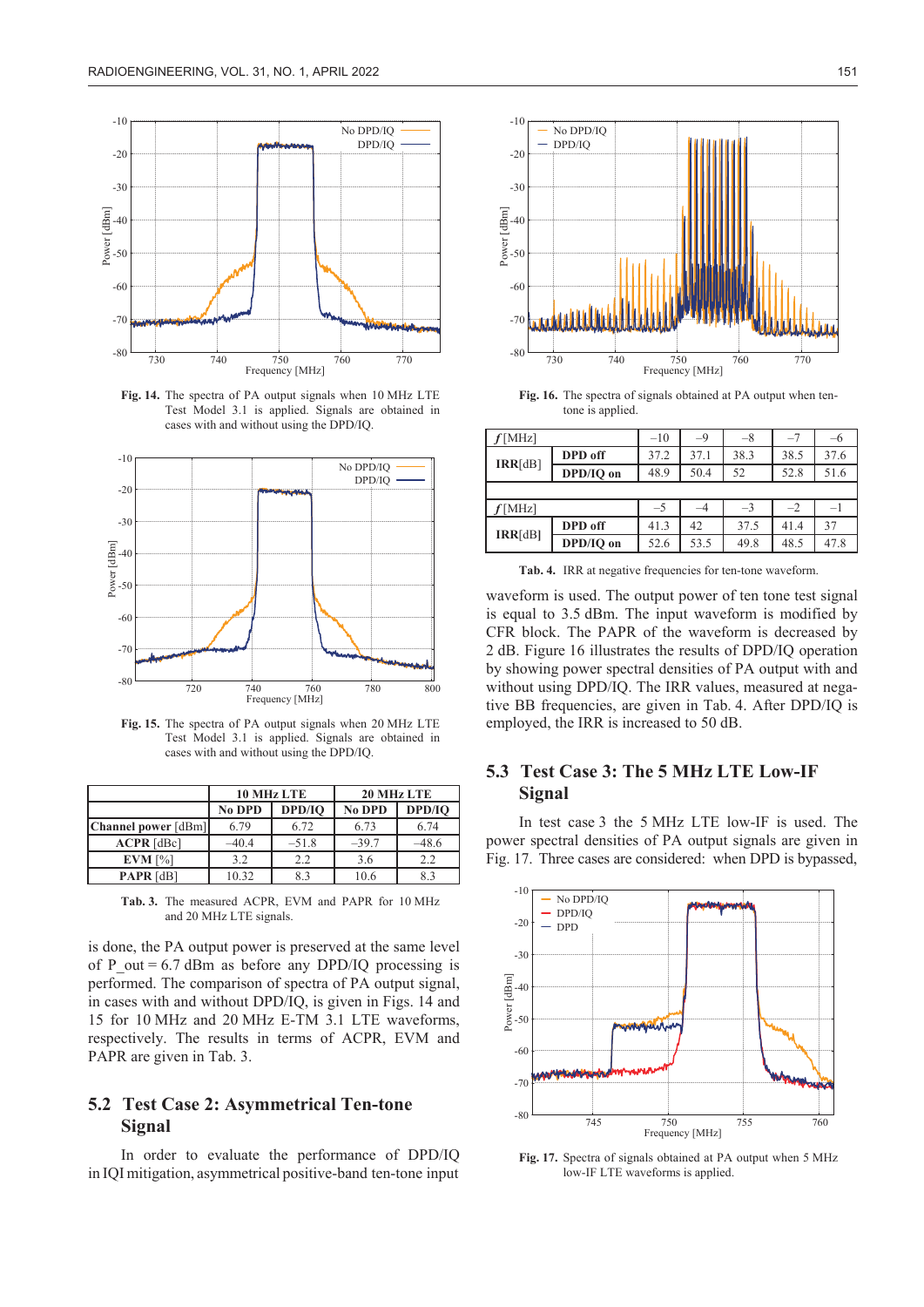| Condition                 | Main<br>channel<br>power [dBm] | Lower adjacent<br>$ACPR$ [dBc] | <b>Upper</b><br>adjacent<br>$ACPR$ [dBc] |
|---------------------------|--------------------------------|--------------------------------|------------------------------------------|
| <b>No DPD</b>             | 6.46                           | $-36.38$                       | $-42.11$                                 |
| <b>DPD</b> [23]           | 6.5                            | $-37.57$                       | $-54.76$                                 |
| <b>Proposed</b><br>DPD/IO | 6.45                           | $-50.92$                       | -54 44                                   |

**Tab. 5.** The ACPR in case when 5 MHz low-IF LTE waveform is transmitted.

when DPD is used without I/Q corrector (the model is described in [23]), and in the third case, when DPD with I/Q corrector is applied. When DPD is used without I/Q corrector, PA output exhibits strong IQI images. The utilization of DPD/IQ gives very good suppression of IQI images. The ACPR results are given in Tab. 5. In lower adjacent channel DPD/IQ reduces the ACPR by 14.5 dBc. In upper adjacent channel the ACPR is reduced by 12.2 dBc. The main channel power is preserved at the same level as before DPD/IQ is applied.

## **6. Discussion**

The DPD/IQ provides low complexity in terms of reduced number of complex-valued coefficients. This is accomplished by several methods, first, by choosing even order terms only form for the envelope function realization (8). Discrimination of even order terms speeds up the execution of postdistorter operations by eight times as compared to the speed of the full MP [25]. Despite reduced number of coefficients, the odd order only MP model achieves similar linearization performance as a full order MP [25].

The proposed model is similar to the one proposed by Refs. [13], [18]. References [13], [18] present functions which are optimized to ensure orthogonality; the present work uses more conventional MP basis function. Another difference is in complex conjugated DPD/IQ part, which in Refs. [13], [18] is realized by nonlinear PH models, while in the proposed model it is implemented by linear FIR. In DPD/IQ, the nonlinearities of the PA and I/Q modulator are compensated by non-conjugate DPD block, defined by MP parameters  $M_1 = 2$  and  $N_1 = 4$  (6). Linear I/Q corrector, implemented as a FIR filter, is applied specifically for IQI mitigation. The utilization of FIR block for I/Q corrector additionally reduces the number of complex valued coefficients. Besides, the realization in FPGA is simplified by choosing the FIR length  $N_2$  to be equal to the memory length  $N_l$ . The number of complex-valued coefficients is  $(N_1 + 1) \times (M_1 + 2) = 20$ . For comparison, the numbers of complex valued coefficients of the models presented in [20] and [13] are 34 and 41, respectively. Decreased number of coefficients enables savings of FPGA resources, which makes DPD/IQ more suitable for realization in SDR FPGA than methods presented in [13], [18]. It is worth mentioning that beside predistorter, the other digital blocks are also required in transmitter paths, such as CFR and post-CFR FIR filters. For implementation of these digital

blocks significant amount of FPGA resources is also required [23].

Simulation and measurement results demonstrate DPD/IQ capability of efficient PA linearization without sacrificing PA output power. The DPD/IQ, supported by CFR, enables efficient operation in the region near PA 1 dB compression point. As the result of CFR employment, the PAPR of LTE waveforms is reduced to 8 dB. In cases of LTE test model 3.1 10 MHz and 20 MHz, in-band signal distortion is created and EVM is increased to 2%. The advantage of DPD/IQ utilization is that transceiver's static I/Q calibration procedure is not required and can be omitted.

In simulations we analyzed the impact of ADC/DAC resolution on DPD/IQ performance. The resolution value  $R = 12$  has been adopted because it yields the IRR greater or equal than 50 dB. As a consequence of this, the SDR board is chosen with 12-bit internal ADCs and DACs [22]. As far as IQI is concerned, the challenging test cases were those that apply 5 MHz LTE low-IF and ten-tone waveforms. In different test cases the IQI effects are observed and analyzed for negative image frequencies. Also, the method gives satisfactory results if IQI is present at positive frequencies. The measurement results, which are presented in Tab. 4, confirm the accuracy of the simulation results, which are given in Fig. 9. When asymmetrical tentone signal is used as input waveform, the DPD/IQ achieves the IRR value that is equal to 50 dB (Tab. 4). The output of uncompensated PA contains significant IQI images (Fig. 17). The amount of IQI increases with transmitter's LO frequency (Fig. 6) [22]. The MP DPD from [23] can compensate PA nonlinearity but cannot be used for IQI mitigation (Fig. 17). The linearization is achieved by DPD/IQ, which effectively reduces the PA nonlinearity, memory and IQI effects. In case of 5 MHz LTE low-IF waveform, the ACPR of PA output signal is decreased by 14.5 dBc. The obtained results are comparable with the results found in [13], [15]. The PA/IQ PD method from [13] yields 15–20 dBc improvement in ACPR compared to the uncompensated case. In [16] the compensation of I/Q imbalance improves the IRR over 45 dB. When ten-tone waveform is applied, the DPD yields increase in IRR by 10–15 dB [16].

| <b>Model</b>                              |                           | Ref.<br>$[13]$ | Ref.<br>$[27]$ | Ref.<br>[28] | <b>Proposed</b> |
|-------------------------------------------|---------------------------|----------------|----------------|--------------|-----------------|
| <b>Memory order</b>                       |                           | 3              | 3              | 3            |                 |
|                                           | <b>Nonlinearity order</b> | 9              | 9              | 9            | 7               |
| Number of complex-<br>valued coefficients |                           | 80             | 184            | 212          | 25              |
| Waveform<br>bandwidth [MHz]               |                           | 50             |                |              | 10              |
| Sample rate [MS/s]                        |                           | 400            |                |              | 61.44           |
| <b>Modulated</b><br>P out<br>[dBm]        |                           |                | 28             |              |                 |
| <b>ACPR</b>                               | DPD off                   | $-34.54$       |                |              | $-34$           |
| [dBc]                                     | DPD on                    | $-52.40$       | $-52.81$       | $-53.76$     | $-49.0$         |

**Tab. 6.** Performance comparison of different methods.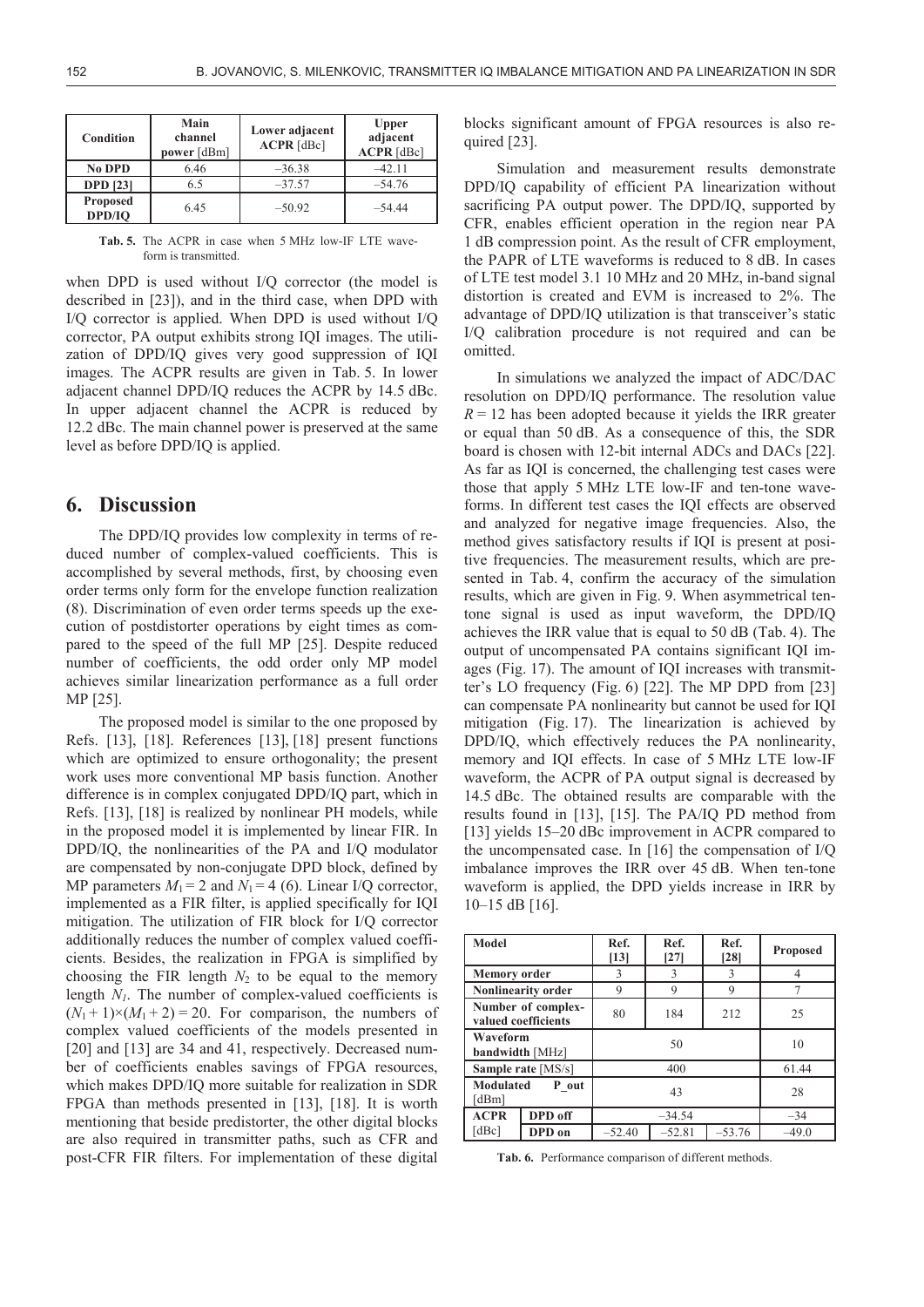The DPD/IQ has been used for linearization of PAs with advanced architecture [26] and power added efficiency of 35%. In this case the broadband PA [24] is used as pre-driver. However, the DPD/IQ nonlinearity order is increased to efficiently compensate PA nonlinearities. DPD/IQ is employed with parameters  $N_1 = 4$  and  $M_1 = 3$ . Because the even order terms form is chosen for the envelope realization,  $M_1 = 3$  corresponds to full MP nonlinearity order equal to value of 7. The number of complex valued coefficients is increased to 25 and the number of  $18\times18$ multipliers is 58. For input waveform LTE 10 MHz Test model 3.1, central frequency of 2140 MHz and selected PAPR value equal to 8 dB, the ACPR of PA output signal is reduced from starting point of  $-34$  dBc down to –49 dBc. The output power is preserved at the same level of 28 dBm as before DPD/IQ was applied. The PAPR is reduced down to 8 dB and EVM is equal to 2%. The following methods for the joint compensation of I/Q imbalance and PA nonlinearity are found in literature and used for comparison with the proposed method: the PA/IQ PD model [13], the conjugated generalized MP model [27] and the three-input nonlinear model from [28]. The results for these methods, given in Tab. 6, are taken from [28].

When comparing the obtained results with the results from literature test-bed conditions cannot be neglected, such as the number of bits of the waveforms, the DPD/IQ data rate and DAC/ADC resolution. In the literature the results are obtained using laboratory equipment that relies on high-performance VSG and where all pre-distorter operations are realized by MATLAB software. The methods which results are given in Tab. 6 have much larger complexity in terms of number of coefficients, and therefore, are not adapted for use in FPGA. In our case, performance of DPD/IQ is assessed after it is implemented in low-cost SDR board which is part of RF BS. The resolutions of waveforms and ADC/DACs, located in transceiver IC, are limited to 12 bits. Also, the DPD/IQ data rate is 61.44 MS/s.

#### **7. Conclusion**

In this paper the effects of I/Q imbalance and PA nonlinearity in wireless transmitters is considered. The low complexity method is proposed for impairments mitigation. The DPD/IQ yields linearization results comparable to conventional DPD solutions while reducing the number of complex-valued coefficients. The IQI images are suppressed almost down to the noise floor without sacrificing the PA output power. Low complexity feature enables implementation in SDR boards which are suitable for realization of low-cost LTE base stations. The results which are presented in the paper are obtained after the predistorter has been implemented in a SDR-based BS. The DPD/IQ performance was analyzed using LTE type of waveforms and multi-tone signals. In case of 5 MHz LTE low-IF the ACPR is improved for 15 dBc; in case of ten-tone waveform the IRR improvement of 10–15 dB is achieved. When 10 MHz and 20 MHz LTE signals are transmitted, the improvement in ACPR is greater than 15 dBc. The development of a method that jointly compensates I/Q impairments, PA nonlinearity and crosstalk effects which appear in multi-branch and multi-frequency MIMO wireless transmitters is envisaged for future work.

### **Acknowledgments**

This research was funded by The Ministry of Education, Science and Technological Development of Republic of Serbia under contract No. TR32004.

#### **References**

- [1] EUN, C., POWERS, E. J. A new Volterra predistorter based on the indirect learning architecture. *IEEE Transactions on Signal Processing*, 1997, vol. 45, no. 1, p. 223–227. DOI: 10.1109/78.552219
- [2] CAVERS, J. K. Amplifier linearization using a digital predistorter with fast adaptation and low memory requirements. *IEEE Transactions on Vehicular Technology*, 1990, vol. 39*,* no. 4, p. 374–382. DOI: 10.1109/25.61359
- [3] KANTANA, C., BAUDOIN, G., VENARD, O. Thresholds optimization of decomposed vector rotation model for digital predistortion of RF power amplifier. *Radioengineerin*g, 2021, vol. 30, no. 1, p. 250–258. DOI: 10.13164/re.2021.0250
- [4] KESHAVARZ, R., MOHAMMADI, A., ABDIPOUR, A. Linearity improvement of a dual-band Doherty power amplifier using E-CRLH transmission line. *AEU - International Journal of Electronics and Communications*, 2021, vol. 131, p. 1–7. DOI: 10.1016/j.aeue.2020.153584
- [5] JIANG, T., WU, Y. An overview: Peak-to-average power ratio reduction techniques for OFDM signals. *IEEE Transactions on Broadcasting*, 2008, vol. 54*,* no. 2, p. 257–268. DOI: 10.1109/TBC.2008.915770
- [6] FAULKNER, M., MATTSSON, T. Spectral sensitivity of power amplifiers to quadrature modulator misalignment. *IEEE Transactions on Vehicular Technology*, 1992, vol. 41*,* no. 4, p. 516–525. DOI: 10.1109/25.182604
- [7] LIU, C. L. Impacts of I/Q imbalance on QPSK-OFDM-QAM detection. *IEEE Transactions on Consumer Electronics*, 1992, vol. 44, no. 3*,* p. 984–989. DOI: 10.1109/30.713223
- [8] CAVERS, J. K. New methods for adaptation of quadrature modulators and demodulators in amplifier linearization circuits. *IEEE Transactions on Vehicular Technology*, 1997, vol. 46, no. 3, p. 707–716. DOI: 10.1109/25.618196
- [9] MARSALEK, R., GOTTHANS, T., HARVANEK, M., et al. On the sensitivity of digital predistortion to impairments of time-interleaved A/D converters. In *Proceedings of the 28th International Conference Radioelektronika*. Prague (Czech Republic), 2018, p. 1–4. DOI: 10.1109/RADIOELEK.2018.8376377
- [10] TARIGHAT, A., SAYED, A. H. MIMO OFDM receivers for systems with IQ imbalances. *IEEE Transactions on Signal Processing,* 2005, vol. 53, no. 9, p. 3583–3596. DOI: 10.1109/TSP.2005.853148
- [11] VALKAMA, M., RENFORS, M., KOIVUNEN, V. Compensation of frequency-selective I/Q imbalances in wideband receivers: